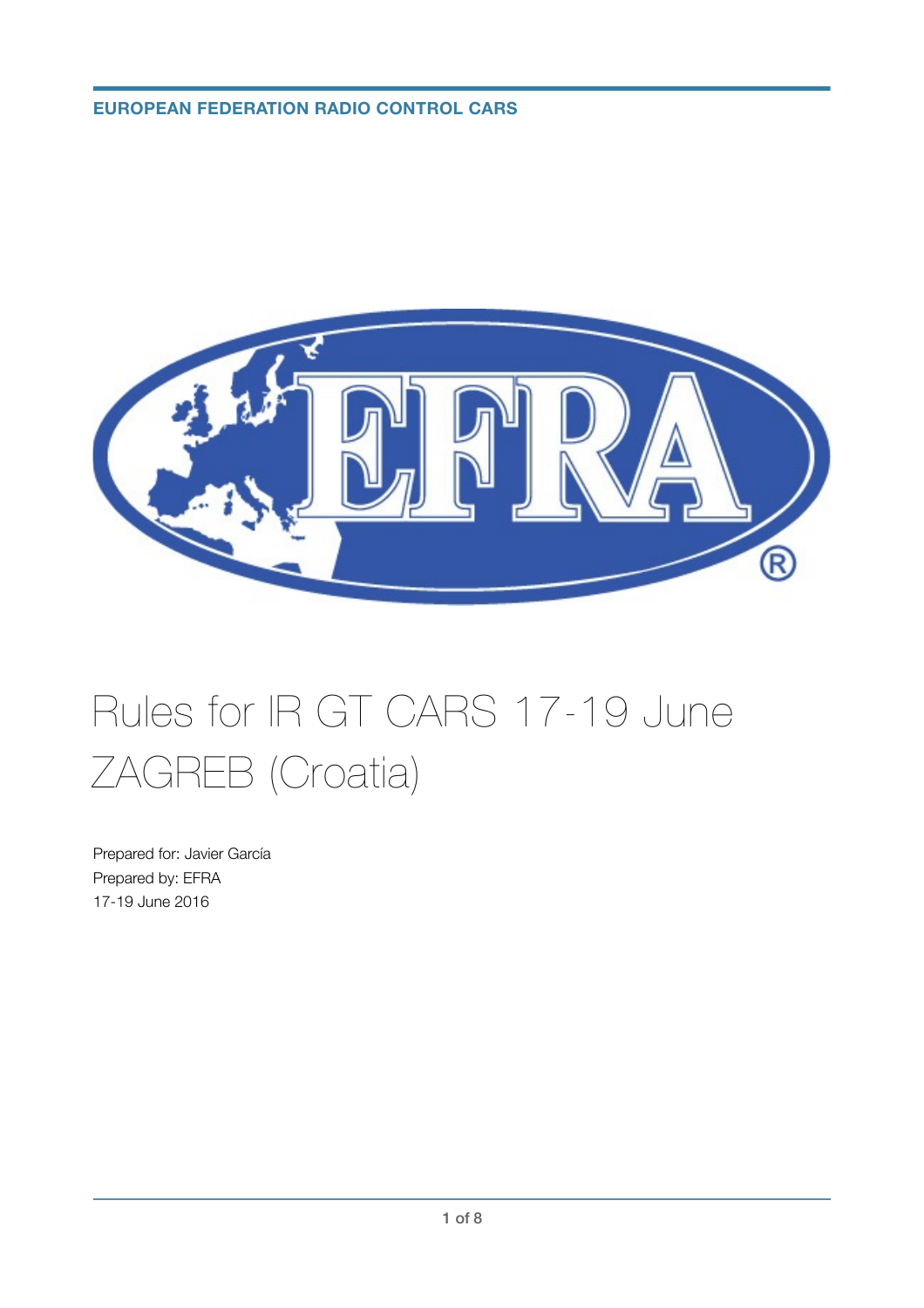

## **1. CATEGORIES**

International Race is open for three categories in GT: GT Italian Rules, GT International Rules and GT electric cars.

## **2. RACE FORMAT FOR EFRA INTERNATIONAL RACE**

- 1. Free practice for an IR is allowed from the Friday preceding the Race. It will not be allowed for competitors in the event to practice for 10 days before this Friday.
- 2. 5 Rounds of Qualifying will be run, irrespective of the number of drivers. Qualifying is 5 minutes + last lap. The starting procedure used will be **FLYING START**.
- 3. A point system will be used to establish the qualifying result.
- 4. ONLY OR IC: With everybody qualifying for Christmas Tree sub-finals other than drivers qualifying directly for the 'Main' Final. The no. 1 ranked driver after completion of the qualifying heats will move up directly to the main final and take the pole position on the starting grid. The drivers ranked 2nd to 5th will compete in a 'super-pole' final after completing the last Round of Qualifying. Each driver will drive the 'super-pole' individually on the track, for 6 consecutive laps including warm-up on controlled tires (from last round). The 'super-pole' running order will be 5, 4, 3, 2. The driver that scores the fastest lap will also move up straight to the 'Main' Final and take the second position on the starting grid. The other drivers from the 'superpole' will start in the semifinals as per qualifying ranking.
- 5. The number of Rounds to count is as follows:
	- 1 Qualifying Round completed -- 1 by laps and total time.
	- 2 Qualifying Rounds completed -- 1 best by laps and total time.
	- 3 Qualifying Rounds completed -- 2 best point scores to count.
	- 4 Qualifying Rounds completed -- 2 best point scores to count.
	- 5 Qualifying Rounds completed -- 3 best point scores to count.

Any Qualifying Round has to be completed for any Heats in that Round to be awarded points that count. Fastest competitor (based on laps & time) in each Round will score zero (0) points, second place 2 points, third place 3 points, fourth place 4 points etc.

If two (or more) competitors achieve an equal time in any Round they will be awarded equal points. The next competitor not included in the tie will be awarded points corresponding to his position in the particular Round. (NOTE: drivers not recording a time or having a time disqualified in any Round score points for last place in that Round) Overall Qualifying positions are decided by each drivers 'best' (lowest) points being added together, based on the number of Rounds to count as shown in above table. In the event of a tied position, the driver with the single highest finishing position in either of the best Rounds that counted will be awarded the tie (e.g.  $1+3 = 4$  beats  $2+2 = 4$ ). In the event of a continuing tie then the laps and times from the best points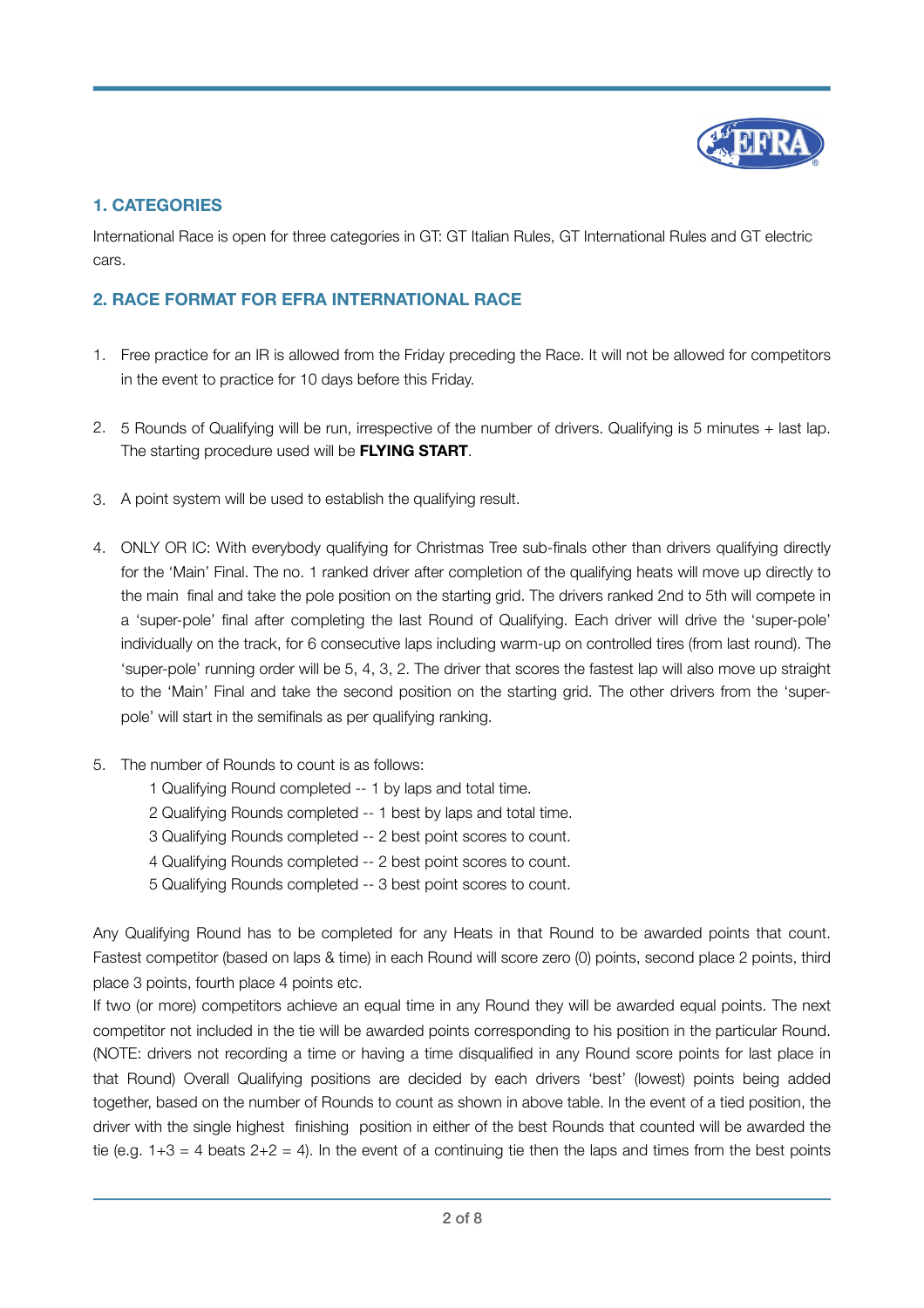

Round will be compared. The driver with the fastest laps and time will be awarded the tie. In the case of a continuing tie, then the times from the second best scores will be compared. Only counting Rounds will be used to decide Qualifying positions (or ties), all other Qualifying Round scores and times will be discarded. If the intended maximum number of Rounds cannot be completed, due to weather or unforeseen circumstances, the number of Rounds to count will follow the same format as the table above. **Rain procedure:** Only rounds ran under the same conditions will count. Same conditions means: no differences in average lap time by more than 20%. The Race director together with the referee will make the final decision

6. Time schedule: The time schedule should not be rigid but adapted to the number of entrants. As a guideline:

Friday: Free practice in the morning and controlled timed practice with control tires in the afternoon (reseeding).

Saturday: 5 rounds qualifying and "super pole" (only for IC)

#### Sunday: Finals

7. The time schedule and the number of heats can be adjusted by the race director with agreement from the EFRA representative due to weather and unforeseen conditions and the number of total drivers at the event. The heats shall contain a maximum of 10 drivers. The Controlled Timed Practice heat and qualification will be of 5 minutes duration. The ranking from controlled timed practice will be used to make the heats for the qualification heats. The arrangements of the Qualifying heats and the numbering will be defined with the best result of 3 consecutive laps of the Driver, made during controlled timed practice runs.

8. General format for sub-finals and main final (ONLY FOR IC):

Lower finals: Duration for lowers finals will be 20 minutes. The best 3 in each sub-final move up to the next final.

Semi-final: the best 3 in each semi-final move up to the main final , plus the best 2 remaining drivers from the 2 semi-finals combined. When racing conditions are different in the two semi-finals, the best 4 of each semi-final move up to the main final. Starting order for the drivers who moved up to the main final is based on number of laps and time for positions 3 to 10. In different circumstances it will be number 1 from the A semi-final who gets the number 3 and the number 1 from the B semi-final who gets the number 4 etc.After the first semi-final all cars will be put in Parc Fermé in technical inspection and they will be released after completion of the technical inspection of the 2nd semi-final. This will give all drivers that proceed to the final equal time for preparation.

Final: Main final will be 45 minutes duration.

9. General format for FINALS (ONLY FOR GT ELECTRIC CARS):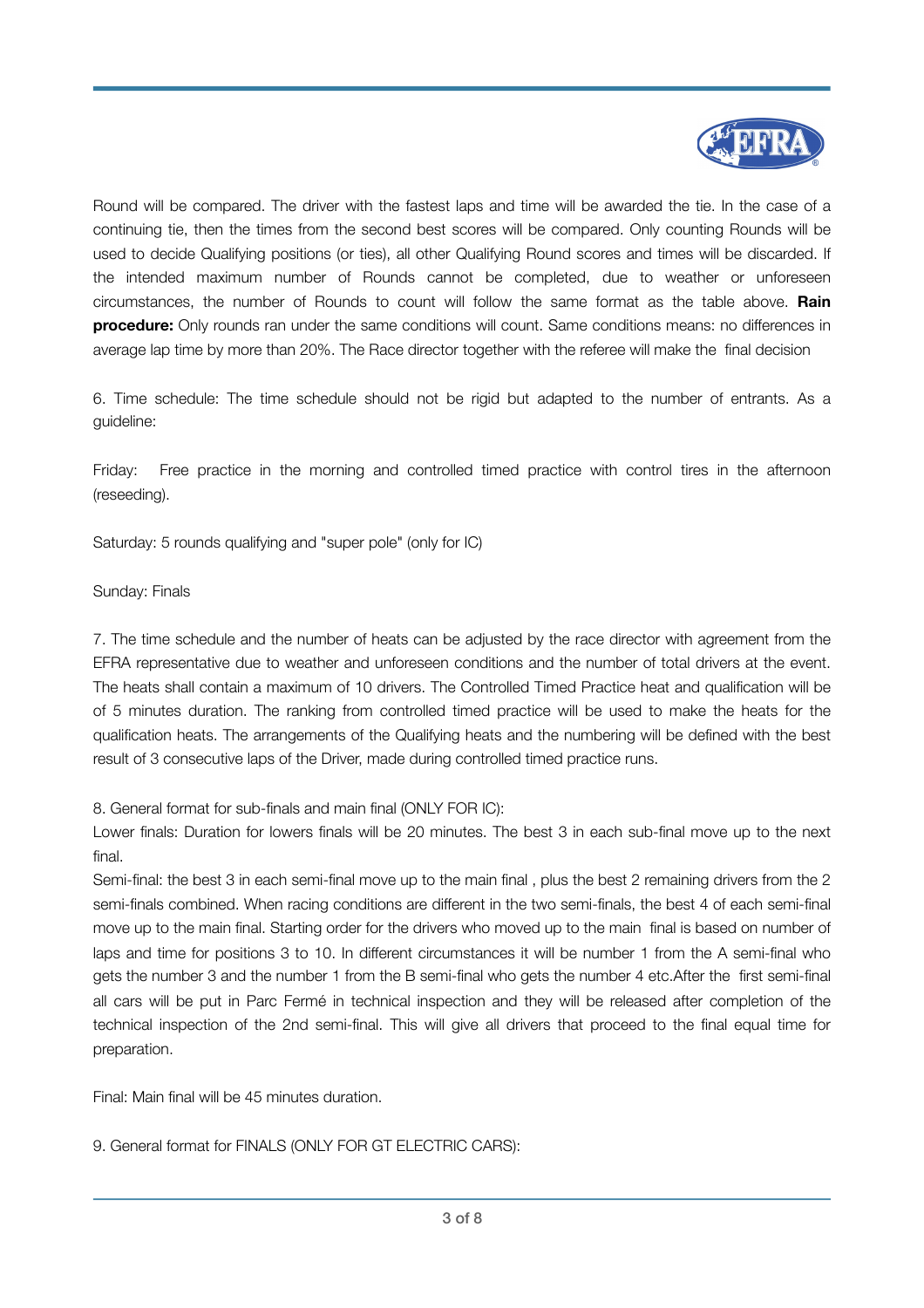

9.1. The qualifying results will determine the composition for all finals with the top 10 proceeding to the "A" main final and so on down.

9.2. There will be 10 drivers in each final where possible. Finals will be organized for all competitors. The winner determined from the combined A finals will be the champion.

9.3. All finals will be run in three legs from slow to fast.

9.4. The winner in the final get 1 point, second 2 points and so on up to 10 points for 10th driver.

9.5. In the event of a tied position the driver with the single highest finishing position in either of the best 2 finals that counted will be awarded the tie. In the event of a continuing tie then the laps and times from the highest finishing position will be compared. The driver with the fastest laps and time total will be awarded the tie. In the case of a continuing tie, then the times from the second best position will be compared.

## **3. TECHNICAL RULES FOR EFRA INTERNATIONAL RACE**

# **GT INTERNATIONAL RULES / IFMAR RULES**

See Handbook 2016 - appendix 1 section 10

Exceptions:

- Fuel tanks with 150 c.c. capacity are allowed.
- Fuel may contain only methanol nitro methane and lubricating oil with a maximum of 25% nitro.

# **GT ITALIAN RULES**

See appendix 1 section 10

Exceptions:

- Fuel tanks with 125 c.c. capacity are allowed.
- Fuel may contain only methanol nitro methane and lubricating oil with a maximum of 25% nitro.

# **GT ELECTRIC CARS**

#### **1. Technology**

1.1 EGT8 vehicles. Admitted are all GT8 vehicles with brushless power, of a marketable 1/8 Buggy derived, and this correspond in essential parts, such as wishbones, differentials, etc.. The transmission of driving force to front and rear axle is effected by cardan shafts. Belt drive is not allowed. Ball differentials and rigid Through drive on the axles and freewheel front drive are prohibited, as well as mechanical or hydraulic brakes.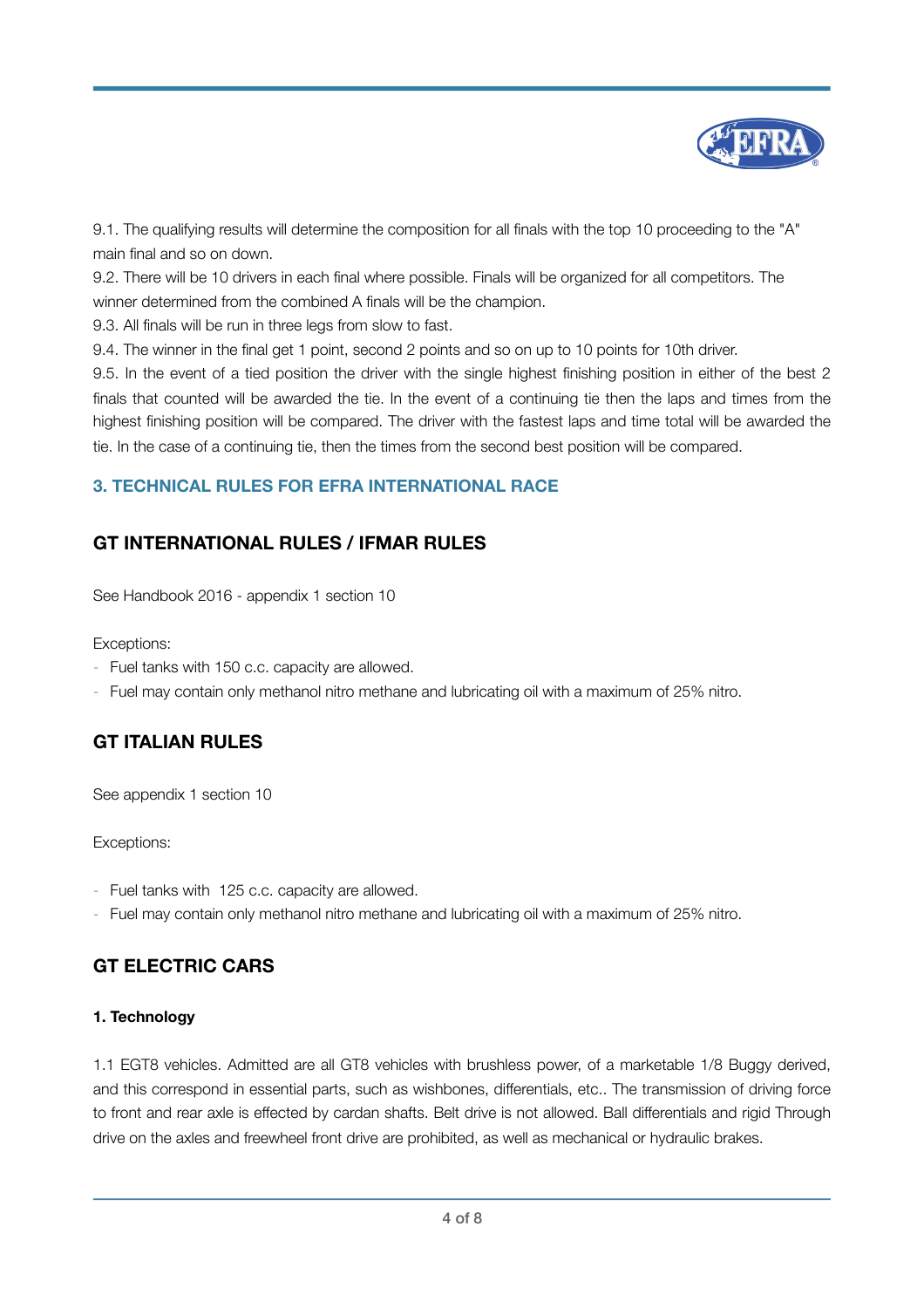

#### **1.2 Specifications**

#### 1.2.1 Chassis

- Width: minimum 270 mm, maximum 310 mm
- Wheelbase: minimum 320 mm, maximum 395 mm
- Weight: 3.4 kg minimum, maximum 4.3 kg

#### 1.2.2 Tires / Rims

#### 1.2.2.1 Tires

Only rubber tires allowed, no foam tires. It allowed both profiled tires, as well slicks.

- Width: 45 mm Maximum • Diameter: 94 mm minimum, maximum 105 mm
- 1.2.2.2 Wheels

Wheels must have a 17 mm hex and fixed a screw. Quick release fasteners are not permitted.

- Width: 45 mm Maximum
- Diameter: 80 mm +/- 5 mm

#### 1.2.3 Body

There are approved to cover all bodies on the market that all 4 wheels, and are to be assigned from the original ago one of the following vehicle categories. Vehicle Categories: GT, GT1, GT2, ALMS, DTM, .... Briefly, each GT similar body that is recognizable as such.

Bodies with vertical sides (as nitro 1/8) are prohibited.

- Width: 315 mm maximum
- Length: maximum 730 mm with spoiler
- Height:. Max 200 mm incl Spoiler

The upper edge of the spoiler must not exceed the highest point the roof does not protrude beyond. 1.2.4 Spoiler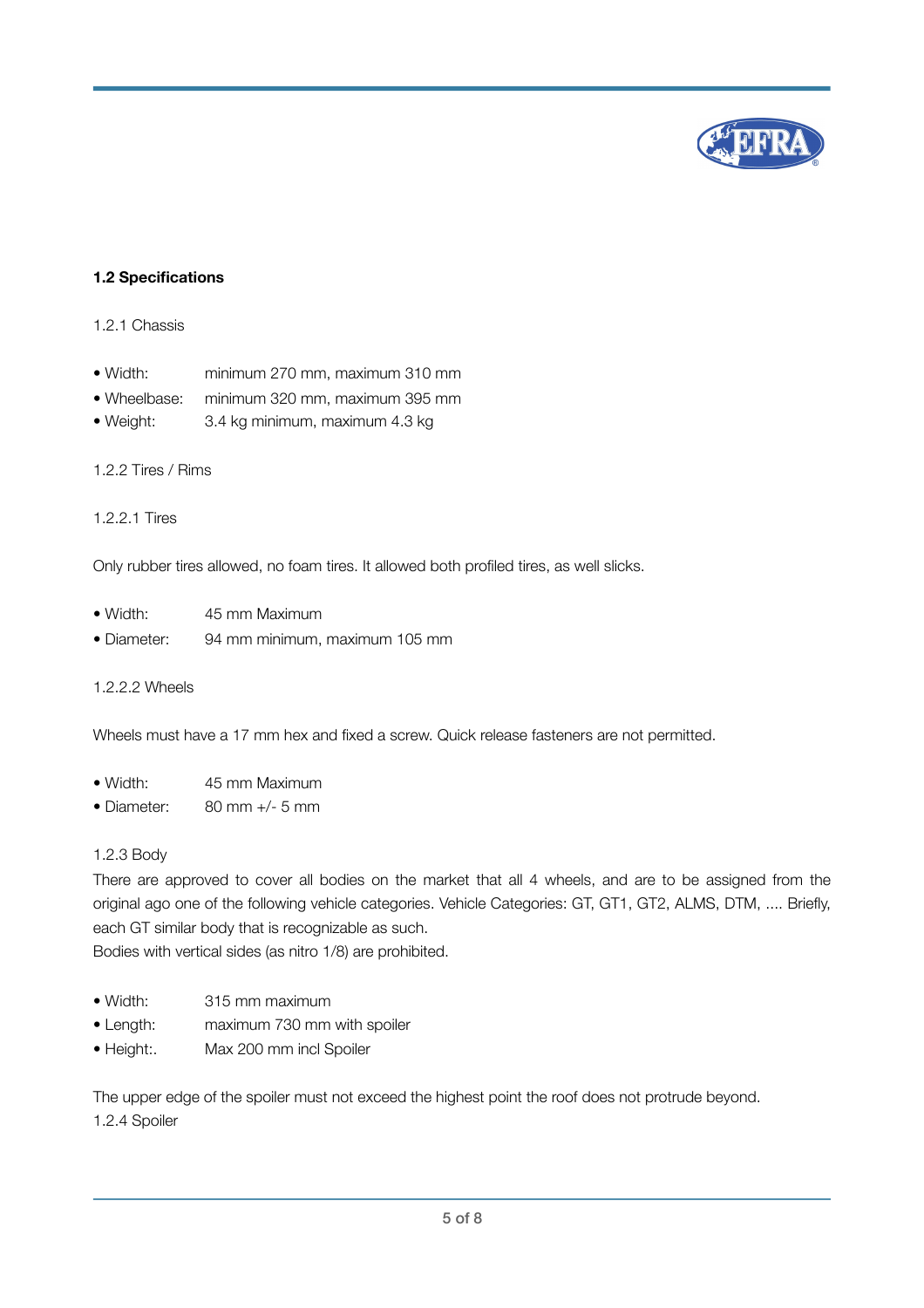

The spoiler has to be placed on the body. There are both supplied by the trailer builder, as well as third-party spoiler allowed. Buggy typical spoilers are prohibited.

- Width: maximum 310 mm inclusive side dams
- Depth: maximum 77 mm (chord)
- Sides dams: maximum width 90 mm, height tbd

The upper edge of the spoiler may not protrude beyond the highest point of the roof. The overhang over the rear end of the body may not exceed 20 mm. The material is free, but it must be designed so that poses no risk of injury from him.

1.2.5 Aerodynamic add-ons

Aerodynamic aids like diffuser and flaps are allowed, if offered by the vehicle manufacturer, or a secondary source.

#### 1.2.6 Bumper

All vehicles must be fitted with a bumper made of hard foam. This must be completely covered by the body. It must surpass forward by at least 20 mm, the contour of the hard front rammer. The thickness must be at least 25 mm.

#### **1.3 Battery**

Admitted are all Hardcase Lipo batteries up to a maximum voltage of 25.2 V. When you load a maximum charge voltage of 4.2 V is required. It shall be used appropriate chargers which ensure compliance with this value. For a violation of this rule a disqualification for the current run is carried out, in case of recurrence of the event. It must be observed that current safety measures when loading Lipos. Responsible for this is each participant. Instructions of the organizer must be followed.

#### **1.4 Electronics**

The electrical / electronic equipment consists of the battery (LiPo hardcase), controller (ESC) and a servo for steering. Electronic driving aids such as ESP and ABS are prohibited. Telemetry is allowed as long as they function is part of the remote control and the receiver, as well as the associated sensors. This applies also to passive devices for recording data, and video that have no device for radio transmission.

#### **1.5 Motor**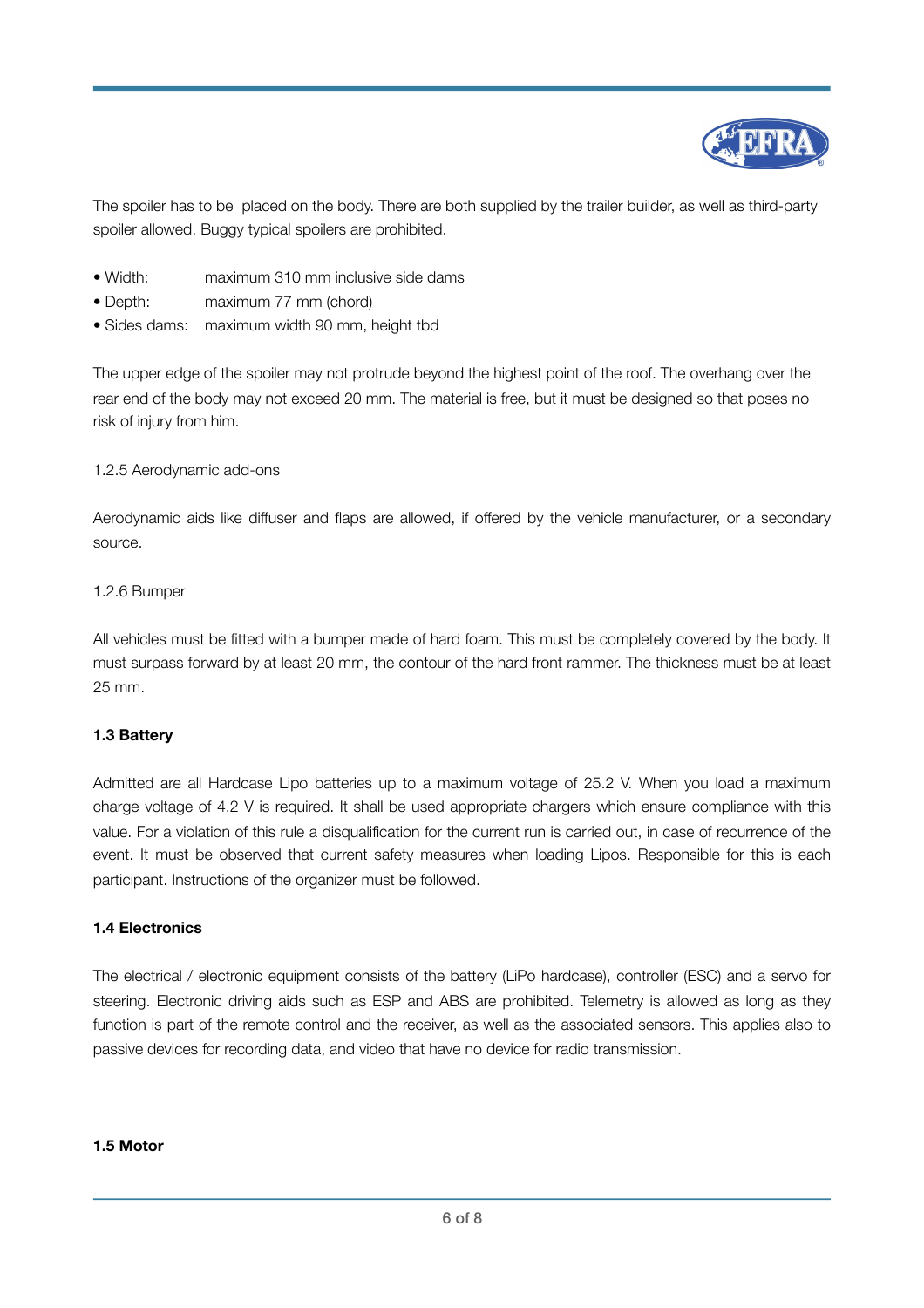

There are brushless motors approved with the following maximum dimensions:

- Diameter: 42 mm Maximum
- Length: maximum 75 mm

There are both engines and approved without sensor. The manufacturer is optional. For the KV value following recommendation applies:

- 6 S (22.2 V) 1900 RPM / V
- 4 S (14.8 V) 2450 RPM / V
- 3 S (11.1 V) 3150 RPM / V

This is not a requirement but an indication of the boundaries at the respective voltages.

#### **1.6 Controller**

The controller (ESC) is optional.

## **4. CONTROL TIRE**

#### **1. General rules**

1.1 Control tire will be mandatory for the event.

1.2. Any kind of additive with the aim to get more traction is not allowed during the whole meeting, included free practice and controlled timed practice.

1.3. Official tire for the meeting will be selected for the Federation together with the organizer at least 4 weeks before the International Race. They must consider to choose the official tire items like: track surface, price and other important points with the aim to get best traction as possible and best conditions for the drivers.

#### **2. Control tire procedure during the meeting**

2.1 Reused tires during the meeting is allowed.

2.2 Drivers must order quantity of tires for whole meeting. Those tires must be in controlled area in the track in a personal box with driver's name and entry number. Drivers, if need it, can order additional tires during the meeting to complete the event. Maximum set tires for whole IR in a controlled area: 6 sets of tires (6 pairs front and 6 pairs rear). If additional set of tires is need it for any reason, driver will be penalised. The penalty will be fixed in the drivers meeting or team manager meeting.

2.3 For free practice, drivers have free choice of tires used, but no treatment is allowed. From the start of controlled timed practice (used for seeding), drivers have to use the Hand-Out tires.